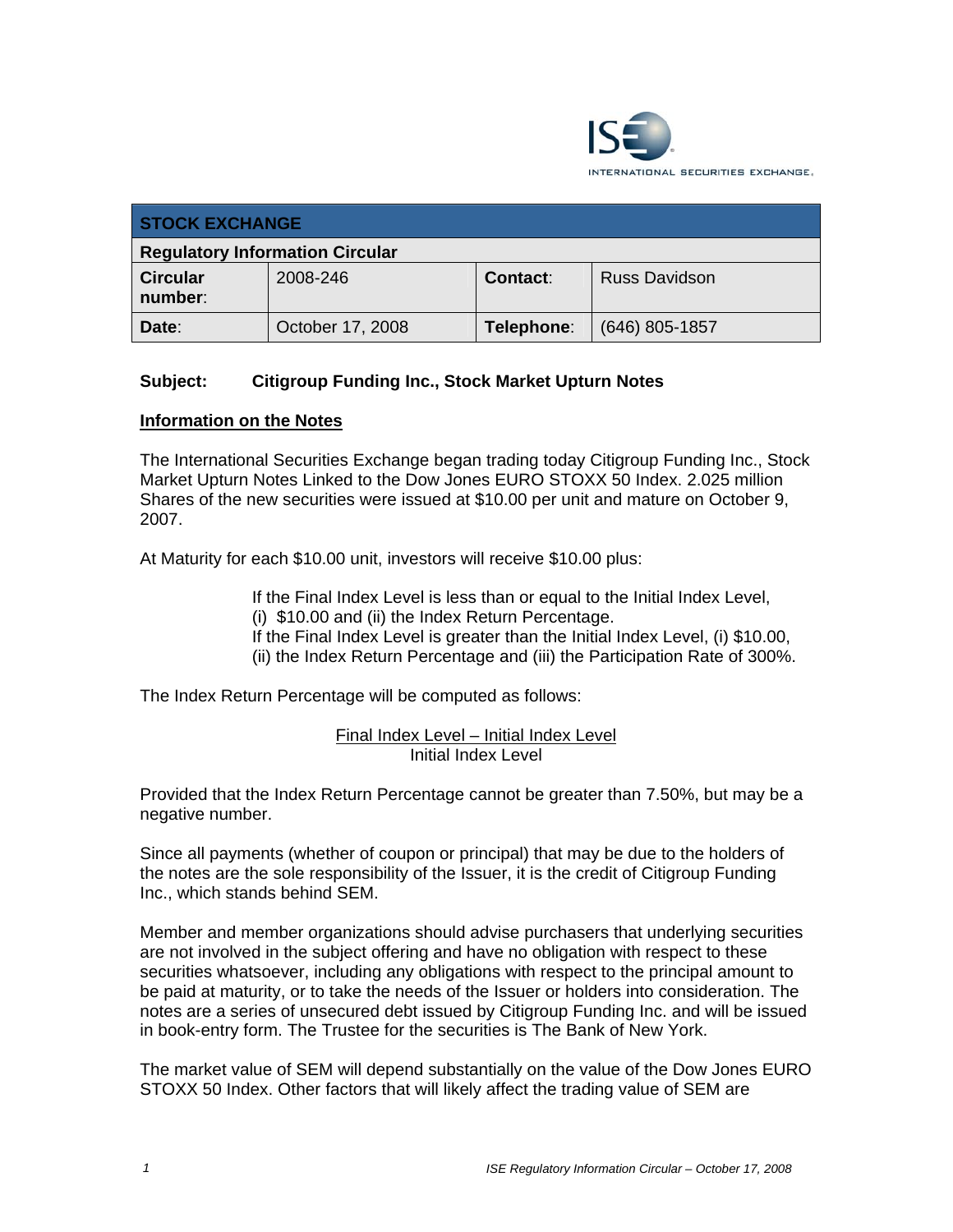fluctuations in interest rates, volatility of the Index, time remaining to maturity, the credit rating of the Issuer and dividend yields on the stocks comprising the Index.

Contact your Tax Advisor for information concerning taxation.

Trading in the shares on ISE is on a UTP basis and is subject to ISE equity trading rules. The shares will trade from 9:00 a.m. until 4:00 p.m. Eastern Time. Equity Electronic Access Members ("Equity EAMs") trading the shares during the Pre-Market Session are exposed to the risk of the lack of the calculation or dissemination of underlying index value or intraday indicative value ("IIV"). For certain derivative securities products, an updated underlying index value or IIV may not be calculated or publicly disseminated in the Pre-Market hours. Since the underlying index value and IIV are not calculated or widely disseminated during Pre-Market hours, an investor who is unable to calculate implied values for certain derivative securities products during Pre-Market hours may be at a disadvantage to market professionals.

Equity EAMs also should review NASD Notice to Members 03-71 for guidance on trading these products. The Notice reminds members of their obligations to: (1) conduct adequate due diligence to understand the features of the product; (2) perform a reasonable-basis suitability analysis; (3) perform customer-specific suitability analysis in connection with any recommended transactions; (4) provide a balanced disclosure of both the risks and rewards associated with the particular product, especially when selling to retail investors; (5) implement appropriate internal controls; and (6) train registered persons regarding the features, risk and suitability of these products.

**This Regulatory Information Circular is not a statutory Prospectus. Equity EAMs should consult the Trust's Registration Statement, SAI, Prospectus and the Fund's website for relevant information.**